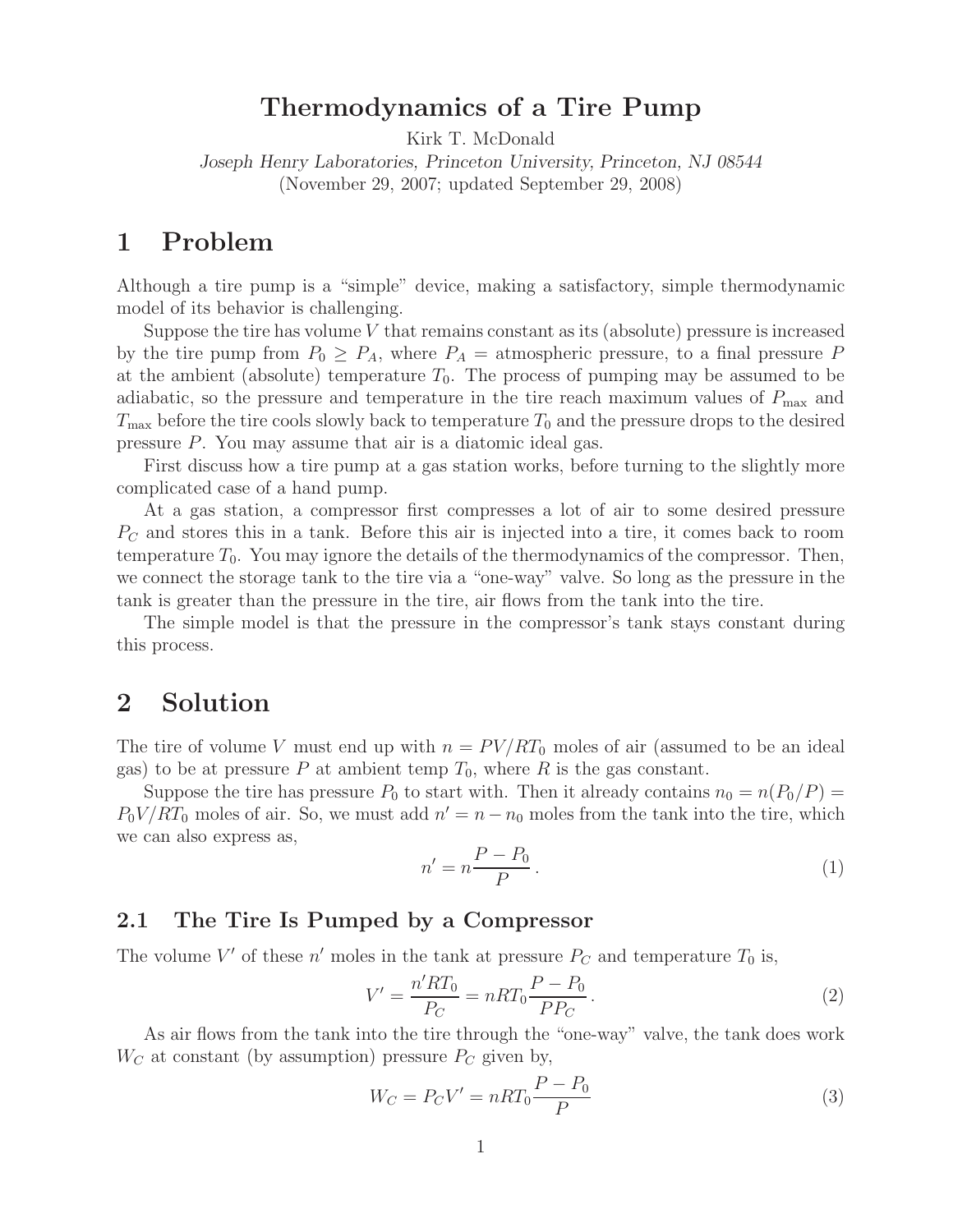on the  $n'$  moles of air. This work appears as internal energy of the air that is injected into the tire.

Given the assumption that air is an ideal gas, the motion of air through the "one-way" valve into the tire is a free expansion, and no work is done in the latter process. So, the internal energy U of the air in the tire rises by amount  $W_C$  (assuming that the air transfer is adiabatic).

Therefore, the temperature of the air in the tire rises to  $T_{\text{max}} = T_0 + \Delta T$ , where  $nC_V\Delta T =$  $\Delta U = W_C$ . Here,  $C_V = 5R/2$  is the molar specific heat of air at constant volume. Thus,

$$
\Delta T = \frac{W_C}{nC_V} = \frac{RT_0}{C_V} \frac{P - P_0}{P} = \frac{2}{5} \left( 1 - \frac{P_0}{P} \right) T_0,\tag{4}
$$

and,

$$
T_{\text{max}} = T_0 + \Delta T = \left[1 + \frac{2}{5} \left(1 - \frac{P_0}{P}\right)\right] T_0.
$$
 (5)

As a result, the pressure in the tire rises temporarily to,

$$
P_{\text{max}} = \frac{nRT_{\text{max}}}{V} = \frac{T_{\text{max}}}{T_0}P = \left[1 + \frac{2}{5}\left(1 - \frac{P_0}{P}\right)\right]P.
$$
 (6)

After a while, the air cools down to temperature  $T_0$ , and the pressure will be the desired value P.

However, the filling process won't work if  $P_{\text{max}} > P_{\text{C}}$ .

Example:  $P_0 = 1$  atm,  $P = 3$  atm (these are absolute pressures, not "gauge" pressures), and  $T_0 = 300K = 23C$ . Then,  $P_{\text{max}} = 1.2.7P = 3.8$  atm, and  $T_{\text{max}} = 1.27T = 380K = 107C$ . The pressure in the compressor must be greater than 3.8 atm (2.8 atm gauge pressure) to be able to pump the tire up to 3 atm (2 atm gauge pressure) quickly.

#### **2.2 The Tire Is Pumped by a Hand Pump**

Now we turn to the case of a hand pump, which has a working volume  $V_p$  that is small compared to the volume  $V$  of the tire.

The number  $n_p$  of moles or air delivered in each stroke of the pump is,

$$
n_p = \frac{P_A V_p}{RT_0} \ll n,\tag{7}
$$

where  $P_A =$  atmospheric pressure. So, a large number N of strokes of the hand pump will be required,

$$
N = \frac{n'}{n_p} = \frac{P - P_0 V}{P_A V_p},
$$
\n(8)

recalling eq. (1), and each stroke will make only a tiny difference in the pressure of the tire.

At the beginning of the *i*th stroke, the tire has pressure  $P_{i-1}$ , where for  $i = 1, P_0 =$  initial pressure in the tire.

My model is that during the ith stroke the pressure in the pump increases until it reaches pressure  $P_i$ , the pressure in the tire at the end of the stoke, after which the pump pressure is held constant at this value while the air in the pump is transferred into the tire.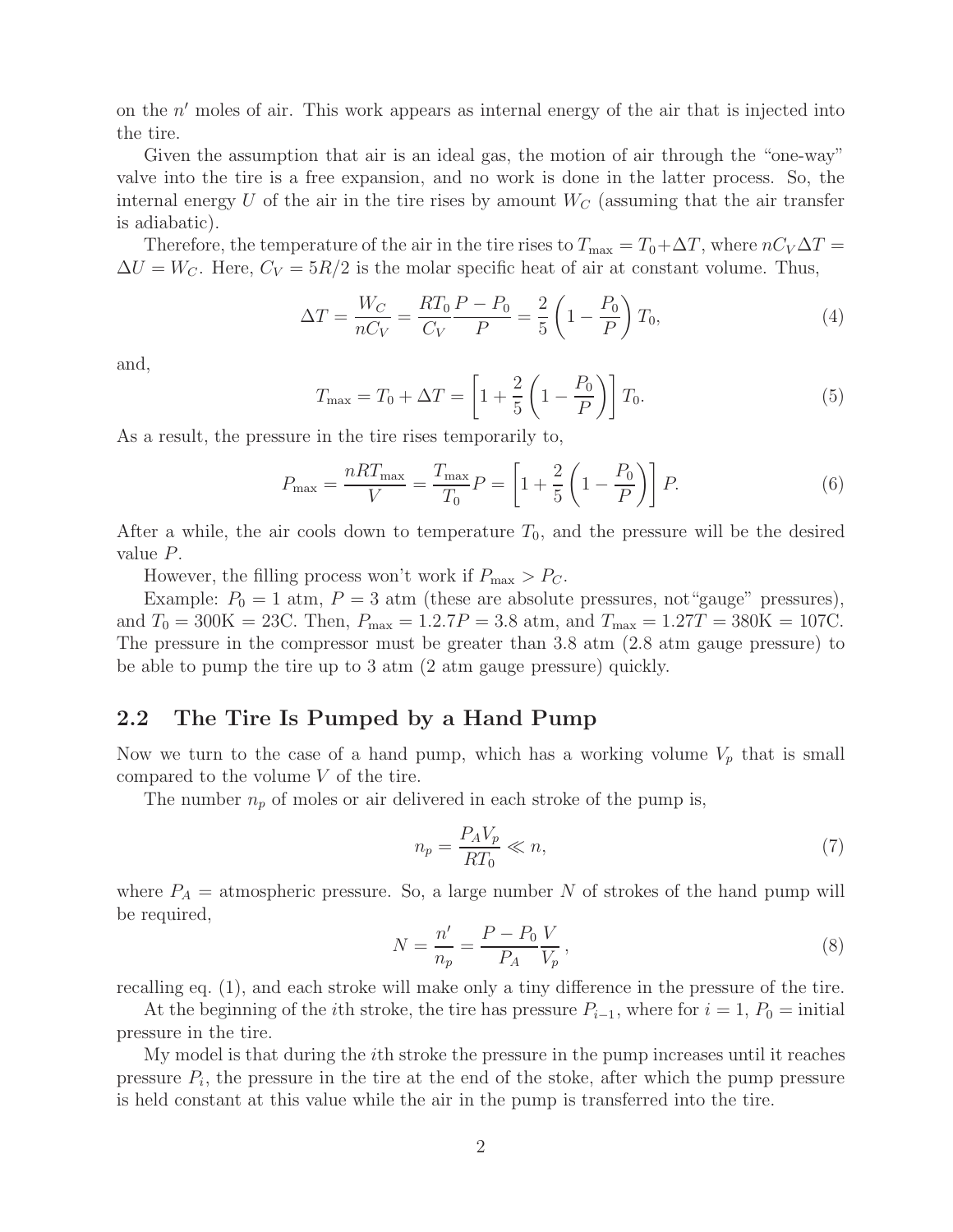I will again assume that all this happens quickly (*i.e.*, adiabatically).

We need to know the volume  $V_p'$  of air in the pump when it first reaches pressure  $P_i$ . For, this, we use the law of adiabatic compression of an ideal gas:  $PV^{\gamma} = PV^{7/5} = \text{constant}$ , where  $\gamma = C_P/C_V = (7R/2)/(5R/2) = 7/5$  for air. Thus,

$$
V_p' = V_p \left(\frac{P_A}{P_i}\right)^{5/7}.\tag{9}
$$

The temperature of the air in the pump has now risen to,

$$
T' = T_0 \frac{P_i V_p'}{P_A V_p} = T_0 \left(\frac{P_i}{P_A}\right)^{2/7}.
$$
\n(10)

The temperature rise of the air in the pump is,

$$
\Delta T' = T' - T_0 = T_0 \left[ \left( \frac{P_i}{P_A} \right)^{2/7} - 1 \right]. \tag{11}
$$

To accomplish this, we must have done work  $W'$  equal to the increase in the internal energy of the air in the pump, namely,

$$
W' = n_p C_V \Delta T' = \frac{P_A V_p}{RT_0} \frac{5R}{2} T_0 \left[ \left( \frac{P_i}{P_A} \right)^{2/7} - 1 \right] = \frac{5}{2} P_A V_p \left[ \left( \frac{P_i}{P_A} \right)^{2/7} - 1 \right]. \tag{12}
$$

Next, we push the hot gas of volume  $V'_p$  into the tire at constant pressure  $P_i$ . This requires that we do additional work,

$$
W'' = P_i V_P' = P_i V_p \left(\frac{P_A}{P_i}\right)^{5/7} = P_A V_p \left(\frac{P_i}{P_A}\right)^{2/7}.
$$
 (13)

So, the total work required to accomplish the ith stroke is,

$$
W_i = W' + W'' = P_A V_p \left[ \frac{7}{2} \left( \frac{P_i}{P_A} \right)^{2/7} - \frac{5}{2} \right].
$$
 (14)

Not only is the energy  $W_i$  added to that of the gas in the tire during the *i*th stroke, but also the initial energy  $U_p = C_V n_p R T_0 = (5/2) P_A V_p$  of the gas in the pump. Thus, the total energy added to the gas during the ith stroke is,

$$
\Delta U_i = W_i + \frac{5}{2} P_A V_p = \frac{7}{2} P_A V_p \left(\frac{P_i}{P_A}\right)^{2/7} = \frac{7}{2} P_A^{5/7} P_i^{2/7} V_p. \tag{15}
$$

The internal energy  $U$  of volume  $V$  of air at pressure  $P$  is related by,

$$
U = C_V nRT = C_V PV = \frac{5}{2} PV,
$$
\n<sup>(16)</sup>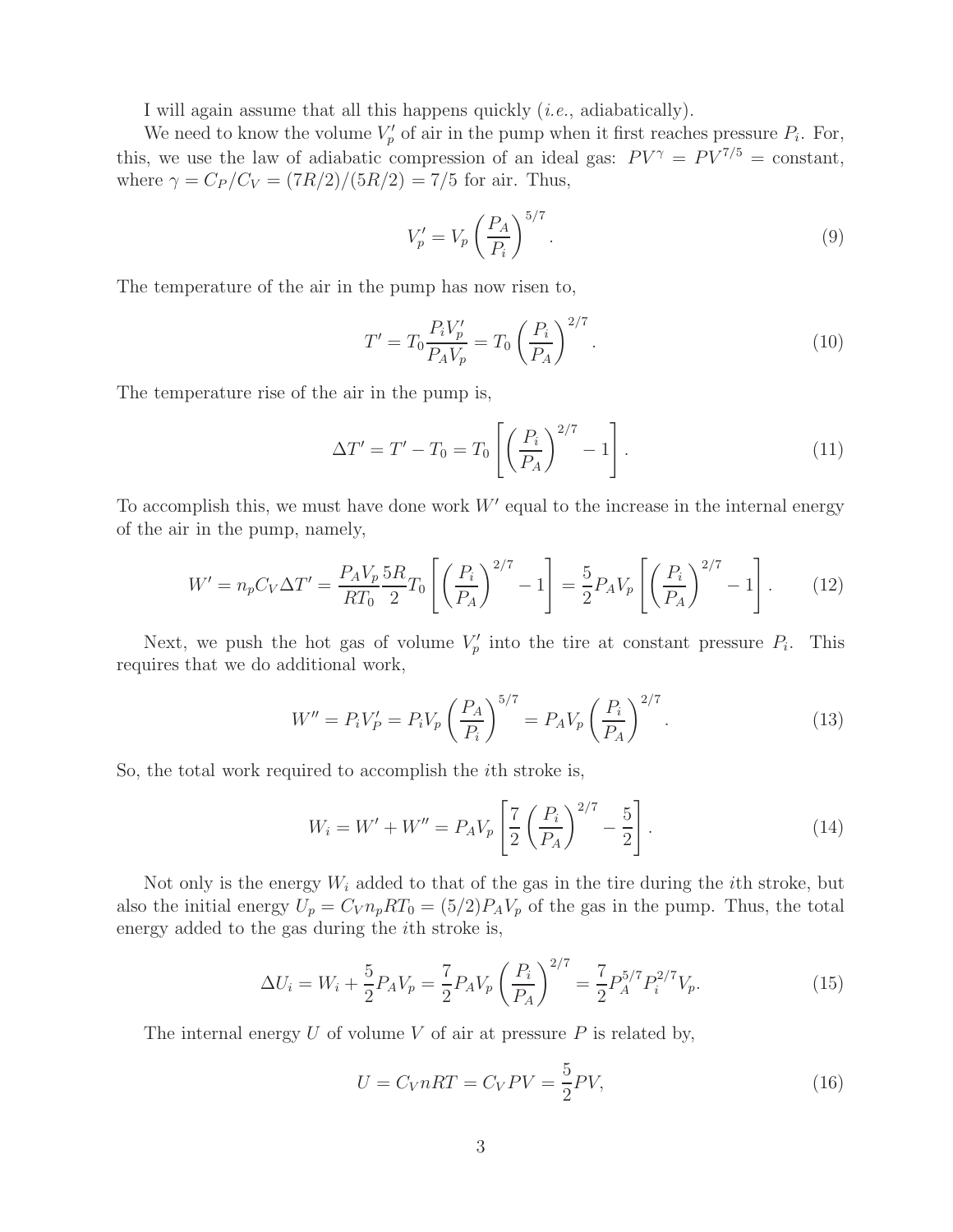so the change in pressure  $\Delta P_i$  in the tire during the *i*th stroke is related by,

$$
\Delta P_i = \frac{2}{5} \frac{\Delta U_i}{V} = \frac{7}{5} P_A^{5/7} P_i^{2/7} \frac{V_p}{V} \,. \tag{17}
$$

As  $\Delta P_i$  is small, we treat eq. (17) as a differential equation,

$$
\frac{dP(i)}{P^{2/7}} = \frac{7}{5} P_A^{5/7} \frac{V_p}{V} di,\tag{18}
$$

which integrates to,

$$
P^{5/7} = \left(P_0^{5/7} + P_A^{5/7} \frac{V_p}{V} i\right),\tag{19}
$$

or

$$
P(i) = \left(P_0^{5/7} + P_A^{5/7} \frac{V_p}{V} i\right)^{7/5}.
$$
\n(20)

After the N strokes needed, according to eq.  $(8)$ , to fill the tire so that it has pressure P when it returns to temperature  $T_0$ , the maximum pressure in the tire is,

$$
P_{\text{max}} = \left(P_0^{5/7} + P_A^{5/7} \frac{P - P_0}{P_A}\right)^{7/5} = P_0 \left[1 + \left(\frac{P_A}{P_0}\right)^{5/7} \frac{P - P_0}{P_A}\right]^{7/5},\tag{21}
$$

which is independent of the volume  $V_p$  of the hand pump. The maximum temperature of the air in the tire is,

$$
T_{\text{max}} = \frac{P_{\text{max}}}{P} T_0,\tag{22}
$$

The final internal energy of the air in the tire (at temperature  $T_{\text{max}}$ ) is  $U_f = (5/2)P_{\text{max}}V$ , while the initial internal energy of the air in the tire plus the N volumes  $V_p$  of pumped air is  $U_0 = (5/2)(P_A V + N P_0 V_p)$ . Hence, the total work done while pumping is,

$$
W = U_f - U_0 = \frac{5}{2} (P_{\text{max}} V - P_A V - N P_0 V_p)
$$
  
=  $\frac{5}{2} P_0 V \left\{ \left[ 1 + \left( \frac{P_A}{P_0} \right)^{5/7} \frac{P - P_0}{P_A} \right]^{7/5} - \frac{P_A}{P_0} - \frac{P - P_0}{P_A} \right\}.$  (23)

Example:  $P_A = P_0 = 1$  atm,  $P = 3$  atm,  $V = 0.1$  m<sup>3</sup>,  $V_p = 0.001$  m<sup>3</sup>, and  $T_0 = 300$ K. Then,  $N = 200$  strokes,  $P_{\text{max}} = 4.65$  atm,  $T_{\text{max}} = 465$ K = 192C, and  $W \approx 41,000$  J. To pump up the tire in 10 minutes requires  $\approx 115$  W of power delivered into the air of the tire.

*An estimate of the efficiency of the engine that provides this power is beyond the scope of this problem.*

#### **2.2.1 Entropy Change**

The free expansion during filling of the tire, and the cooling at constant volume after filling, are both irreversible processes, so we expect that the entropy of the system has increased.